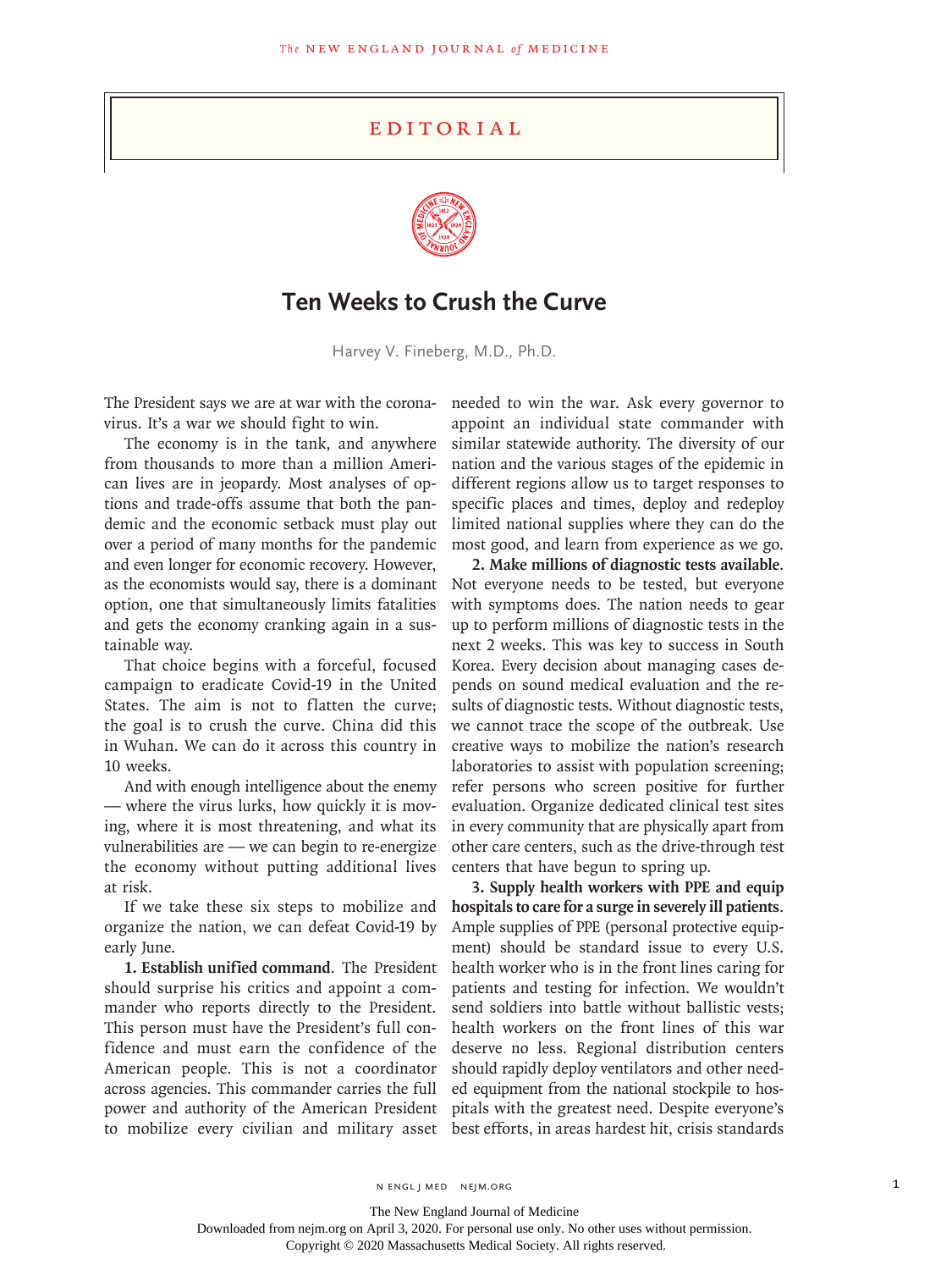of care will need to be put into effect to make ethically sound, unavoidable decisions about the use of available equipment and supplies.

**4. Differentiate the population into five groups and treat accordingly**. We first need to know who is infected; second, who is presumed to be infected (i.e., persons with signs and symptoms consistent with infection who initially test negative); third, who has been exposed; fourth, who is not known to have been exposed or infected; and fifth, who has recovered from infection and is adequately immune. We should act on the basis of symptoms, examinations, tests (currently, polymerase-chain-reaction assays to detect viral RNA), and exposures to identify those who belong in each of the first four groups. Hospitalize those with severe disease or at high risk. Establish infirmaries by utilizing empty convention centers, for example, to care for those with mild or moderate disease and at low risk; an isolation infirmary for all patients will decrease transmission to family members. Convert now-empty hotels into quarantine centers to house those who have been exposed, and separate them from the general population for 2 weeks; this kind of quarantine will remain practical until and unless the epidemic has exploded in a particular city or region. Being able to identify the fifth group — those who were previously infected, have recovered, and are adequately immune requires development, validation, and deployment of antibody-based tests. This would be a gamechanger in restarting parts of the economy more quickly and safely.

**5. Inspire and mobilize the public**. In this allout effort, everyone has a part to play and virtually everyone is willing. We have begun to unleash American ingenuity in creating new treatments and a vaccine, providing a greater variety and number of diagnostic tests, and using the power of information technology, social media, artificial intelligence, and high-speed computing to devise novel solutions. These efforts should be intensified. Everyone can help reduce the risk of exposure and support their friends and neighbors in this critical time. After all health workers have the masks they need, the U.S. Postal Service and willing private companies can join to deliver surgical masks and hand sanitizer to every American household. If everyone wears a surgical mask outside the home, those who are presymptomatic and infected will be less likely

to spread the infection to others. And if everyone wears a mask, no stigma is attached.

**6. Learn while doing through real-time, fundamental research**. Clinical care would be vastly improved by effective antiviral treatment, and every plausible avenue should be investigated. We did it with HIV; now, we need to do it faster with SARS-CoV-2. Clinicians need better predictors of which patient's condition is prone to deteriorate rapidly or who may go on to die. Decisions to shape the public health response and to restart the economy should be guided by science. If we learn how many people have been infected and whether they are now immune, we may determine it's safe for them to return to their jobs and resume more normal activities. Is it safe for others to return to work? That depends on the level of infection still ongoing, on the nature of possible exposures in the workplace, and on reliable screening and rapid detection of new cases. Can schools safely reopen? That depends on what we learn about children as transmitters of the virus to their teachers, parents, and grandparents. How dangerous are contaminated spaces and surfaces? That depends on the survival of virus under different environmental conditions and on various materials.

If we take this concerted and determined approach and are guided by science, we can begin to revive businesses of all kinds, including airlines, hotels, restaurants, and entertainment venues. By putting cash in peoples' pockets over the next couple of months, protecting small businesses, and releasing constraints on credit, the President, Congress, and the Federal Reserve will have positioned the economy to come roaring back — once the virus is out of the picture.

If we do this, we can relieve Americans of avoidable grief and loss, play our part in the global struggle against Covid-19, and be in a stronger position to help other countries. If we persist with half-measures against the coronavirus, we risk saddling the economy with a longterm and avoidable burden of anxious consumers, illness, higher medical costs, and constricted business activity.

While we strive to overcome the immediate epidemic, we should take steps to be better equipped to deal with the coronavirus over time and with other emerging threats in the 21st century. A safe and effective vaccine will help protect everyone and serve as a bulwark against

Copyright © 2020 Massachusetts Medical Society. All rights reserved.